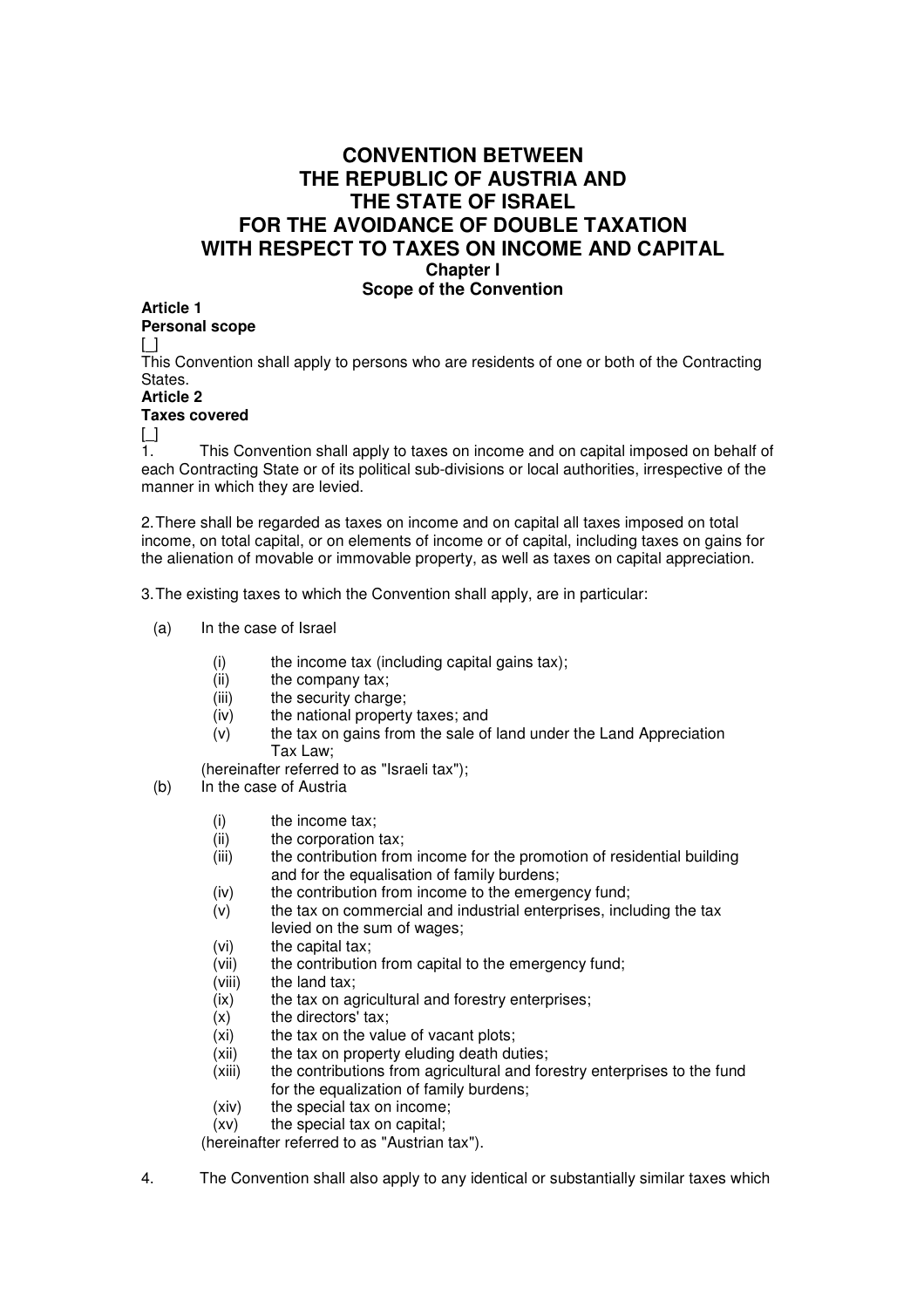are subsequently imposed in addition to, or in place of, the existing taxes. The competent authorities of the Contracting States shall notify to each other any major changes which have been made in their respective taxation laws.

# **Chapter II Definitions**

## **Article 3 General definitions**

 $\Box$ 1.In this Convention, unless the context otherwise requires:

- (a) the term "Israel" means the State of Israel;
- (b) the term "Austria" means the Republic of Austria;
- (c) the term "person" comprises individuals, companies and all other entities which are treated as taxable units under the taxation laws in force in either Contracting State;
- (d) the term "company" means any body corporate or any entity which is treated as a body corporate for tax purposes;
- (e) the terms "enterprise of a Contracting State" and "enterprise of the other Contracting State" mean respectively an enterprise carried on by a resident of a Contracting State an enterprise carried on by a resident of the other Contracting State;
- (f) the term "competent authority" means in the case of Israel, the Minister of Finance or his authorized representative; and in the case of Austria, the Federal Minister of Finance.

2.Where according to this Convention income from sources within one of the Contracting States shall not be taxable or shall be taxable only at a reduced rate in that State and, under the law in force in the other Contracting State the said income is subject to tax by reference to the amount thereof which is remitted to or received in that other Contracting State and not by reference to the full amount thereof, then the exemption or reduction in the first-mentioned Contracting State resulting from this Convention shall apply only to such income as is remitted to the other Contracting State. This shall not apply in the case of Article 15, paragraph 2, Article 20 and Article 21.

3.As regards the application of the Convention by a Contracting State any term not otherwise defined shall, unless the context otherwise requires, have the meaning which it has under the laws of that Contracting State relating to the taxes which are the subject of the Convention. **Article 4** 

# **Fiscal domicile**

 $\Box$ 

1.For the purposes of this Convention, the term "resident of a Contracting State" means any person who, under the law of that State, is liable to taxation therein by reason of his domicile, residence, place of management or any other criterion of a similar nature.

2. Where by reason of the provisions of paragraph 1 an individual is a resident of both Contracting States, then this case shall be determined in accordance with the following rules:

- (a) He shall be deemed to be a resident of the Contracting State in which he has a permanent home available to him. If he has a permanent home available to him in both Contracting States, he shall be deemed to be a resident of the Contracting State with which his personal and economic relations are closest (centre of vital interests);
- (b) If the Contracting State in which he has his centre of vital interests cannot be determined, or if he has not a permanent home available to him in either Contracting State, he shall be deemed to be a resident of the Contracting State in which he has an habitual abode;
- (c) If he has an habitual abode in both Contracting States or in neither of them, he shall be deemed to be a resident of the Contracting State of which he is a national.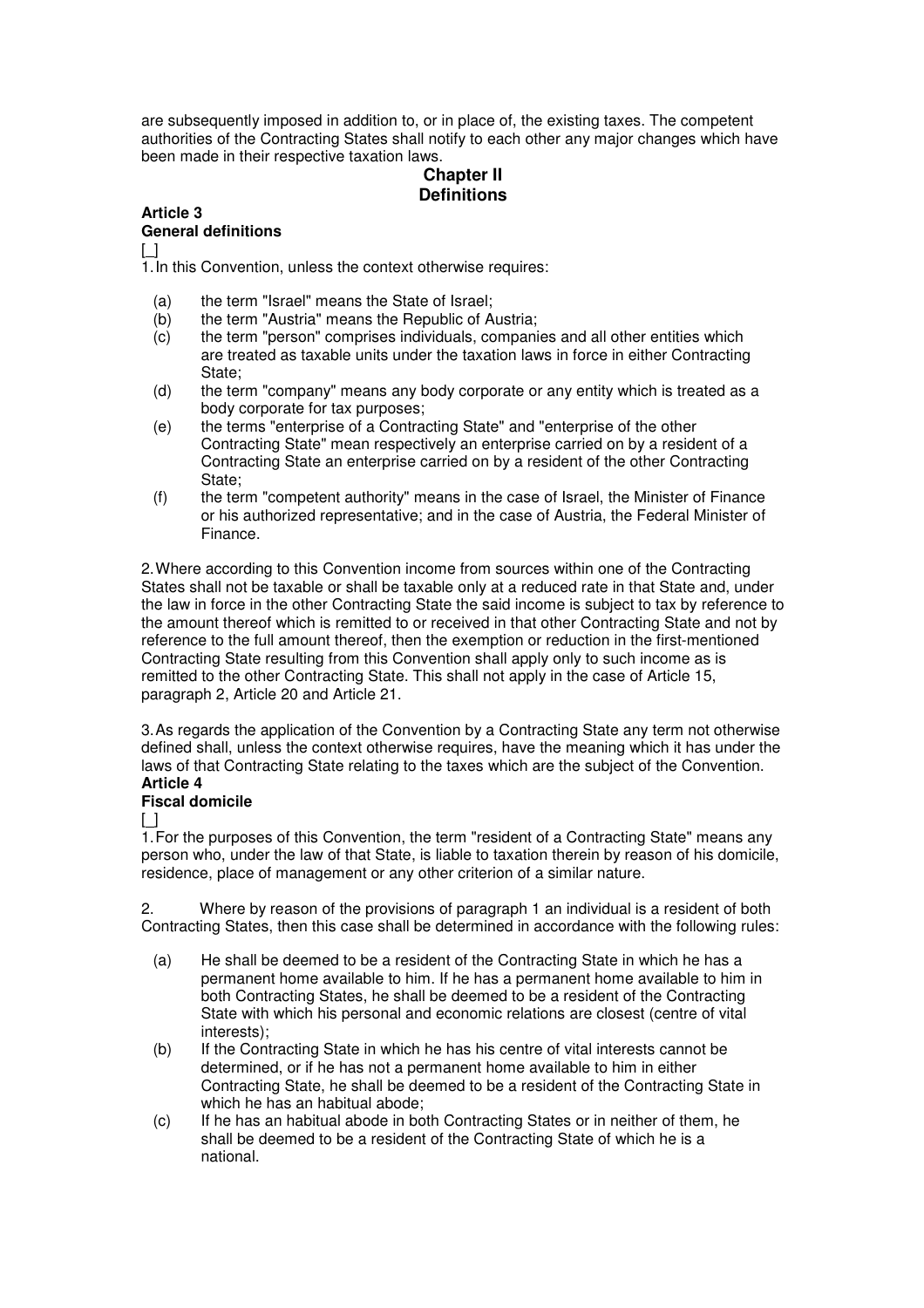3. Where by reason of the provisions of paragraph 1 a person other than an individual is a resident of both Contracting States, then it shall be deemed to be a resident of the Contracting State in which its place of effective management is situated.

#### **Article 5 Permanent establishment**

 $\Box$ 

1.For the purposes of this Convention, the term "permanent establishment" means a fixed place of business in which the business of the enterprise is wholly or partly carried on.

2.The term "permanent establishment" shall include especially:

- (a) a place of management;
- (b) a branch;
- (c) an office;
- (d) a factory;
- (e) a workshop;
- $(f)$  a mine, quarry or other place of extraction of natural resources;
- (g) a building site or construction or assembly project which exists for more than twelve months.

3.The term "permanent establishment" shall not be deemed to include:

- (a) the use of facilities solely for the purpose of storage, display or delivery of goods or merchandise belonging to the enterprise;
- (b) the maintenance of a stock of goods or merchandise belonging to the enterprise solely for the purpose of storage, display or delivery;
- (c) the maintenance of a stock of goods or merchandise belonging to the enterprise solely for the purpose of processing by another enterprise;
- (d) the maintenance of a fixed place of business solely for the purpose of purchasing goods or merchandise, or for collecting information, for the enterprise;
- (e) the maintenance of a fixed place of business solely for the purpose of advertising, for the supply of information, for scientific research or for similar activities which have a preparatory or auxiliary character, for the enterprise.

4.A person acting in a Contracting State on behalf of an enterprise of the other Contracting State -- other than an agent of an independent status to whom paragraph 5 applies -- shall be deemed to be a permanent establishment in the first-mentioned State if he has, and habitually exercises in that State, an authority to conclude contracts in the name of the enterprise unless his activities are limited to the purchase of goods or merchandise for the enterprise.

5.An enterprise of a Contracting State shall not be deemed to have a permanent establishment in the other Contracting State merely because it carries on business in that other State through a broker, general commission agent or any other agent of an independent status, where such persons are acting in the ordinary course of their business.

6. The fact that a company which is a resident of a Contracting State controls or is controlled by a company which is a resident of the other Contracting State, or which carries on business in that other State (whether through a permanent establishment or otherwise), shall not of itself constitute either company a permanent establishment of the other.

## **Chapter III Taxation of income**

### **Article 6**

# **Income from immovable property**

 $\Box$ 

1.Income form immovable property may be taxed in the Contracting State in which such property is situated.

2.The term "immovable property" shall be defined in accordance with the law of the Contracting State in which the property in question is situated. The term shall in any case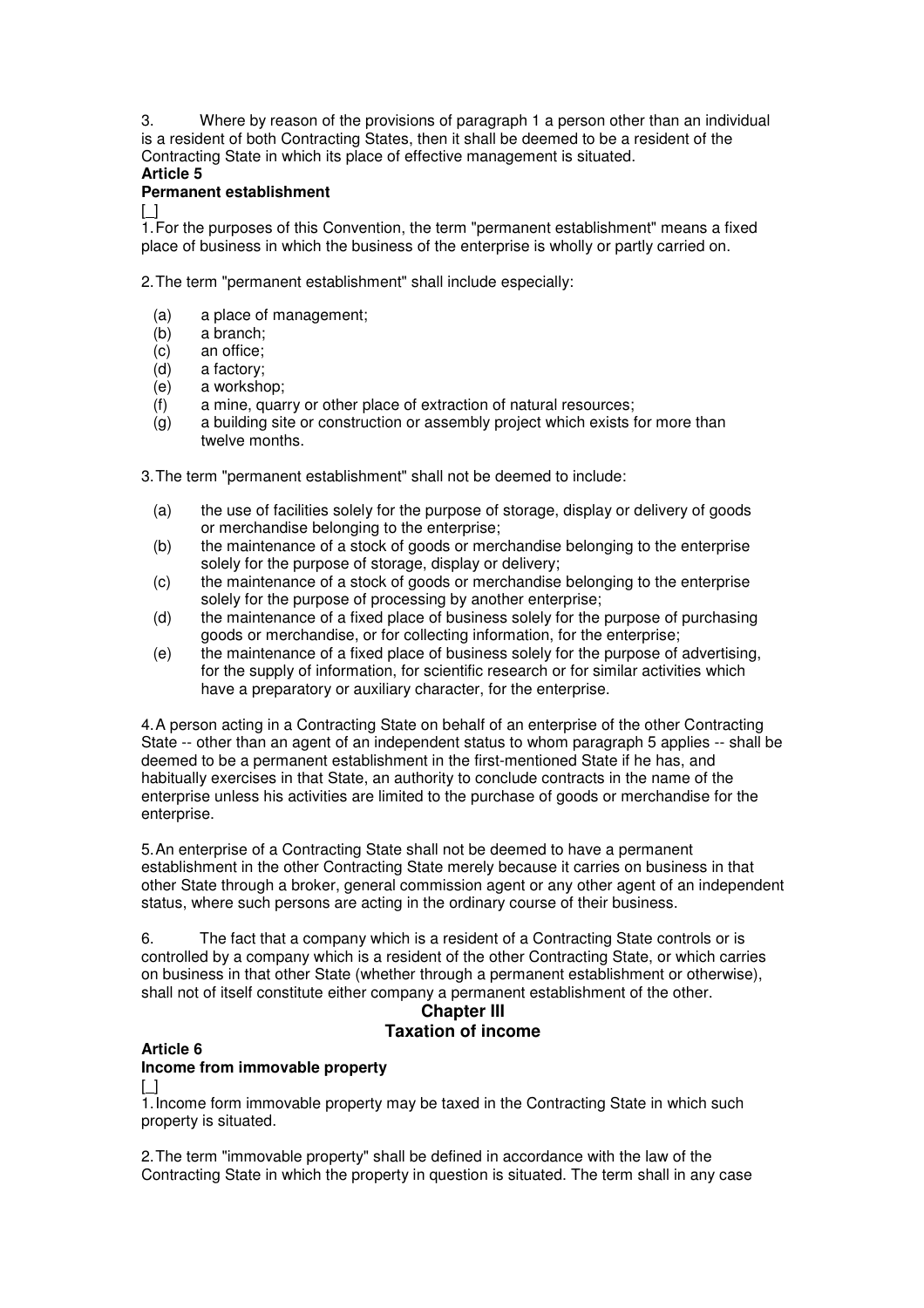include property accessory to immovable property, livestock and equipment used in agriculture and forestry, rights to which the provisions of general law respecting landed property apply, usufruct of immovable property and rights to variable or fixed payments as consideration for the working of, or the right to work, mineral deposits, sources and other natural resources; ships, boats and aircraft shall not be regarded as immovable property.

3.The provisions of paragraph 1 shall apply to income derived from the direct use, letting, or use in any other form of immovable property.

4.The provisions of paragraphs 1 and 3 shall also apply to the income from immovable property of an enterprise and to income from immovable property used for the performance of professional services.

### **Article 7 Business profits**

[ ]

1.The profits of an enterprise of a Contracting State shall be taxable only in that State unless the enterprise carries on business in the other Contracting State through a permanent establishment situated therein. If the enterprise carries on business as aforesaid, the profits of the enterprise may be taxed in the other State but only so much of them as is attributable to that permanent establishment.

2.Where an enterprise of a Contracting State carries on business in the other contracting State through a permanent establishment situated therein, there shall in each Contracting State be attributed to that permanent establishment the profits which it might be expected to make if it were a distinct and separate enterprise engaged in the same or similar activities under the same or similar conditions and dealing wholly independently with the enterprise of which it is a permanent establishment.

3.In the determination of the profits of a permanent establishment, there shall be allowed as deductions expenses which are incurred for the purpose of the permanent establishment including executive and general administrative expenses so incurred, whether in the State in which the permanent establishment is situated or elsewhere.

4.Insofar as it has been customary in a Contracting State to determine the profits to be attributed to a permanent establishment on the basis of an apportionment of the total profits of the enterprise to its various parts, nothing in paragraph 2 shall preclude that Contracting State from determining the profits to be taxed by such an apportionment as may be customary; the method of apportionment adopted shall, however, be such that the result shall be in accordance with the principles laid down in this Article.

5.No profits shall be attributed to a permanent establishment by reason of the mere purchase by that permanent establishment of goods or merchandise for the enterprise.

6.For the purposes of the preceding paragraphs, the profits to be attributed to the permanent establishment shall be determined by the same method year by year unless there is good and sufficient reason to the contrary.

7.Where profits include items of income which are dealt with separately in other Articles of this Convention, then the provisions of those Articles shall not be affected by the provisions of this Article.

8.The provisions of paragraphs 1 to 7 shall also apply to income derived by the sleeping partner of a sleeping partnership (Stille Gesellschaft) of the Austrian law.

# **Article 8**

## **Shipping and air transport**

 $\Box$ 

1. Profits from the operation of ships or aircraft in international traffic shall be taxable only in the Contracting State in which the place of effective management of the enterprise is situated.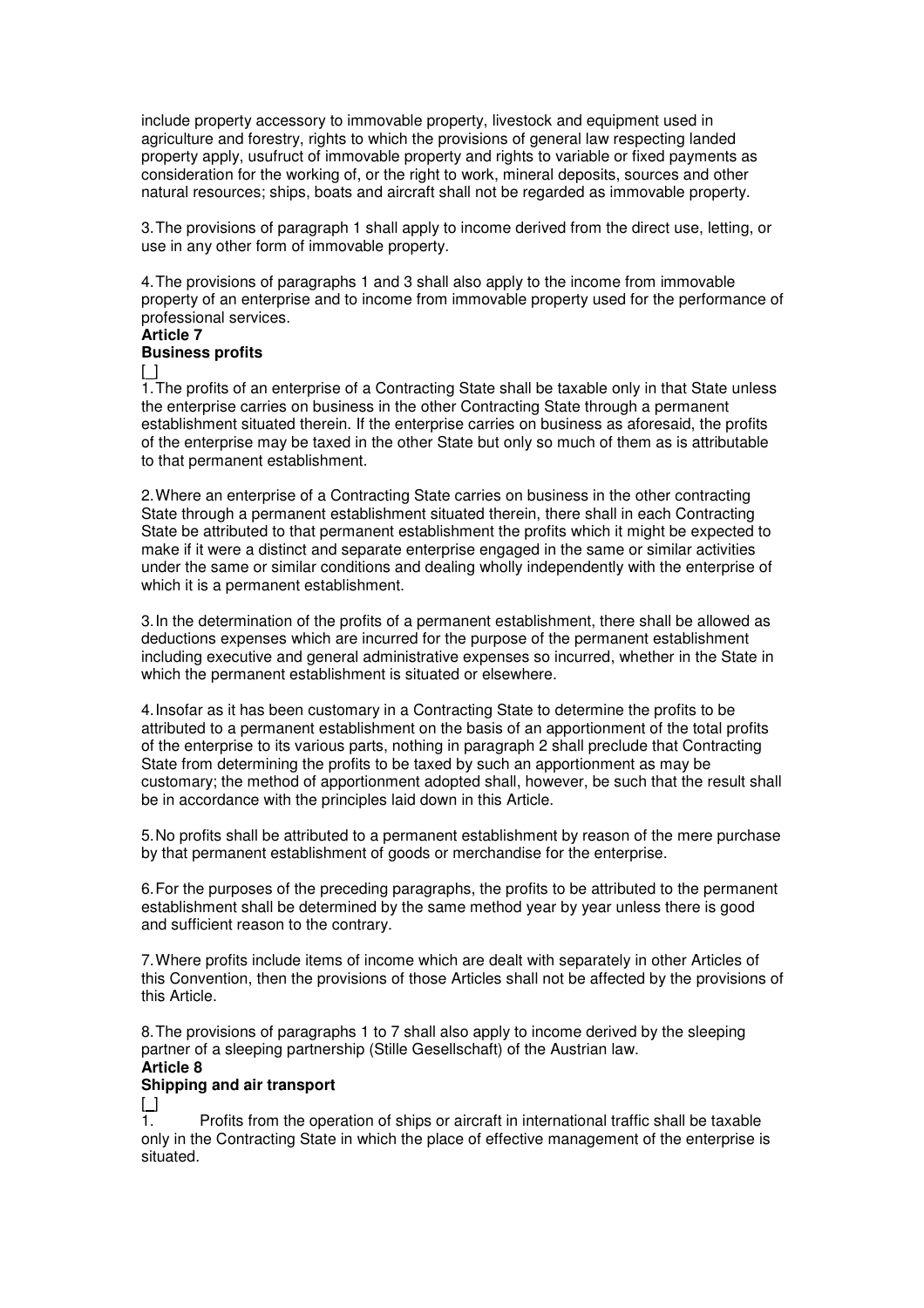2.The provisions of paragraph 1 shall likewise apply in respect of participations in pools of any kind by Israeli or Austrian enterprises engaged in air transport. **Article 9** 

## **Associated enterprises**

 $\Box$ 

**Where** 

- (a) an enterprise of a Contracting State participates directly or indirectly in the management, control or capital of an enterprise of the other Contracting state, or
- (b) the same persons participate directly or indirectly in the management, control or capital of an enterprise of a Contracting State and an enterprise of the other Contracting State,

and in either case conditions are made or imposed between the two enterprises in their commercial of financial relations which differ from those which would be made between independent enterprises, then any profits which would, but for those conditions, have accrued to one of the enterprises, but by reason of those conditions have not so accrued, may be included in the profits of that enterprise and taxed accordingly.

# **Article 10**

## **Dividends**

 $\lceil$   $\rceil$ 

1.Dividends paid by a company which is a resident of a Contracting State to a resident of the other Contracting State may be taxed in that other State.

2.However, such dividends may be taxed in the Contracting State of which the company paying the dividends is a resident, and according to the law of that State, but the tax so charged shall not exceed 25 per cent of the gross amount of the dividends.

This paragraph shall not affect the taxation of the company in respect of the profits out of which the dividends are paid.

3.The term "dividends" as used in this Article means income from shares, founders' shares or other rights, not being debt-claims, participating in profits, as well as income from other corporate rights assimilated to income from shares by the taxation law of the State of which the company making the distribution is a resident.

4.Dividends paid by a company resident in one of the Contracting States to a company resident in the other Contracting State shall be excluded from the tax base in that other State, but only in so far as such dividends would be excluded from the tax base by virtue of the national tax laws in case both companies would have had their residence in that other State, provided, further, that the company receiving the dividends owns at least 25 per cent of the voting power of the company paying the dividends.

5.The provisions of paragraphs 1 and 2 shall not apply if the recipient of the dividends, being a resident of a Contracting State, has in the other Contracting State, of which the company paying the dividends is a resident, a permanent establishment with which the holding by virtue of which the dividends are paid is effectively connected. In such a case, the provisions of Article 7 shall apply.

6.Where a company which is a resident of a Contracting State derives profits or income from the other Contracting State, that other State may not impose any tax on the dividends paid by the company to persons who are not residents of that other State, or subject the company's undistributed profits to a tax on undistributed profits, even if the dividends paid or the undistributed profits consist wholly or partly of profits or income arising in such other State. **Article 11** 

## **Interest**

 $\lceil$   $\rceil$ 

1.Interest arising in a Contracting State and paid to a resident of the other Contracting State may be taxed in that other State.

2.However, such interest may be taxed in the Contracting State in which it arises, and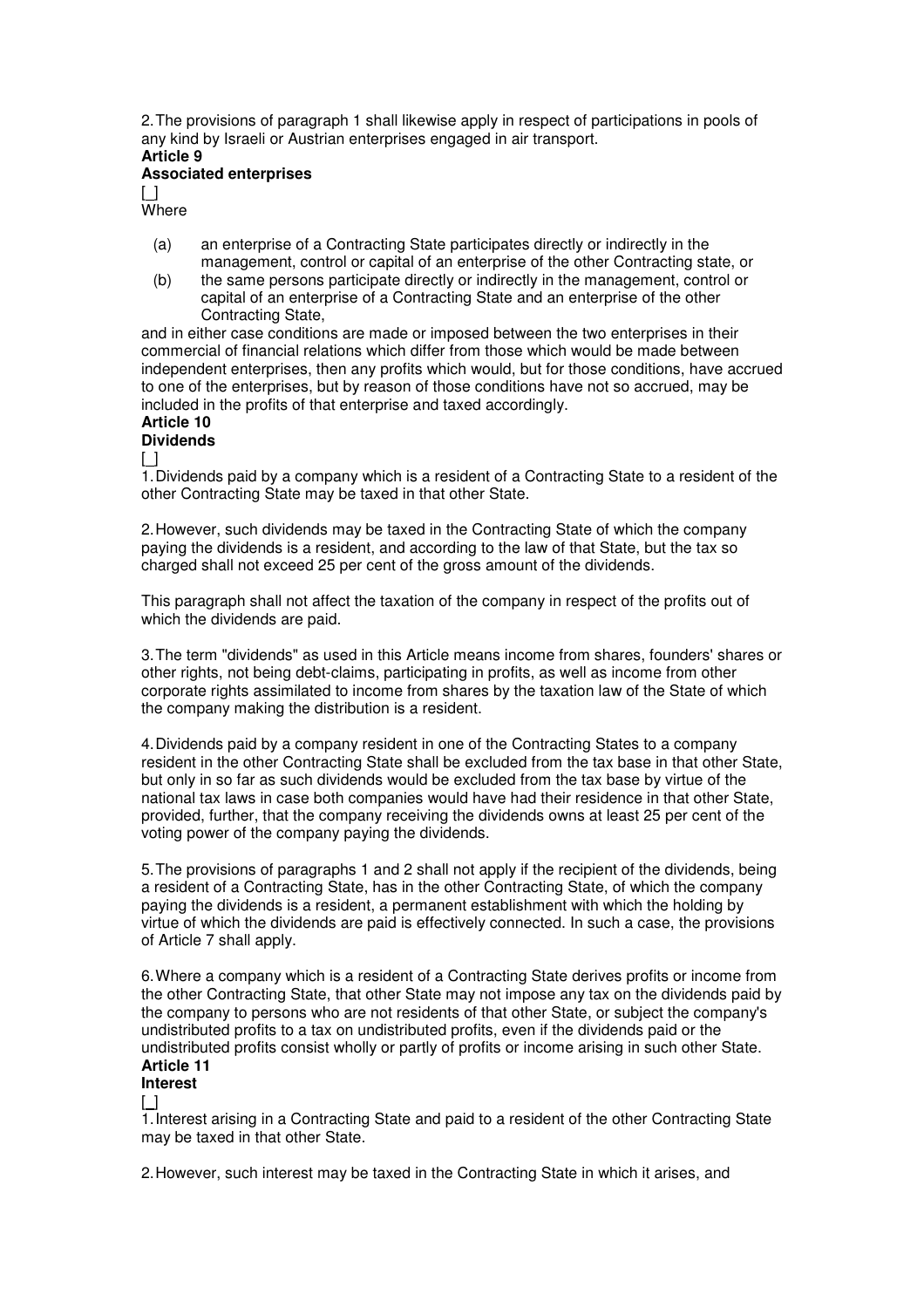according to the law of that State, but the tax so charged shall not exceed 15 per cent of the amount of the interest.

3.The term "interest" as used in this Article means income from Government securities, bonds or debentures, whether or not secured by mortgage and whether or not carrying a right to participate in profits, and debt-claims of every kind as well as all other income assimilated to income from money lent by the taxation law of the State in which the income arises.

4.The provisions of paragraphs 1 and 2 shall not apply if the recipient of the interest, being a resident of a Contracting State, has in the other Contracting State in which the interest arises a permanent establishment with which the debt-claim from which the interest arises is effectively connected. In such a case, the provisions of Article 7 shall apply.

5.Interest shall be deemed to arise in a Contracting State when the payer is that State itself, a political subdivision, a local authority or a resident of that State. Where, however, the person paying the interest, whether he is a resident of a Contracting State or not, has in a Contracting State a permanent establishment in connection with which the indebtedness on which the interest is paid was incurred, and such interest is borne by such permanent establishment, such interest shall be deemed to arise in the Contracting State in which the permanent establishment is situated.

6.Where, owing to a special relationship between the payer and the recipient or between both of them and some other person, the amount of the interest paid, having regard to the debtclaim for which it is paid, exceeds the amount which would have been agreed upon by the payer and the recipient in the absence of such relationship, the provisions of this Article shall apply only to the last-mentioned amount. In that case, the excess part of the payments shall remain taxable according to the law of each Contracting State, due regard being had to the other provisions of this Convention.

# **Article 12 Royalties**

#### $\lceil$   $\rceil$

1.Copyright royalties and other payments, arising in a Contracting State and paid to a resident of the other Contracting State as consideration for the use of, or the right to use, any literary, dramatic, musical or artistic work (excluding royalties and like payments, whether recurring or not, in respect of motion picture films or films for use in connection with television) shall be taxable only in the Contracting State of which the recipient is a resident.

2.Subject to the provisions of paragraph 1, royalties arising in a Contracting State and paid to a resident of the other Contracting State may be taxed in that other State; however, the Contracting State in which the royalties arise may tax such royalties according to its own laws, but the rate of tax shall not exceed 10 per cent of such royalties.

3.The term "royalties" as used in this Article means payments of any kind received as a consideration for the use of, or the right to use, any copyright of literary, artistic or scientific work, including cinematograph films and films or video tapes for use in connection with television, any patent, trade mark, design or model, plan, secret formula or process, or for the use of, or the right to use, industrial, commercial, or scientific equipment, or for information concerning industrial, commercial or scientific experience.

4. The provisions of paragraphs 1 and 2 shall not apply if the recipient of the royalties, being a resident of a Contracting State, has in the other Contracting State in which the royalties arise a permanent establishment with which the right or property giving rise to the royalties is effectively connected. In such case, the provisions of Article 7 shall apply.

5.Royalties shall be deemed to arise in a Contracting State when the payer is that State itself, a political subdivision, a local authority or a resident of that State. Where, however, the person paying the royalty, whether he is a resident of a Contracting State or not, has in a Contracting State a permanent establishment in connection with which the right on which the royalty is paid was incurred, and such royalty is borne by such permanent establishment, such royalty shall be deemed to arise in the Contracting State in which the permanent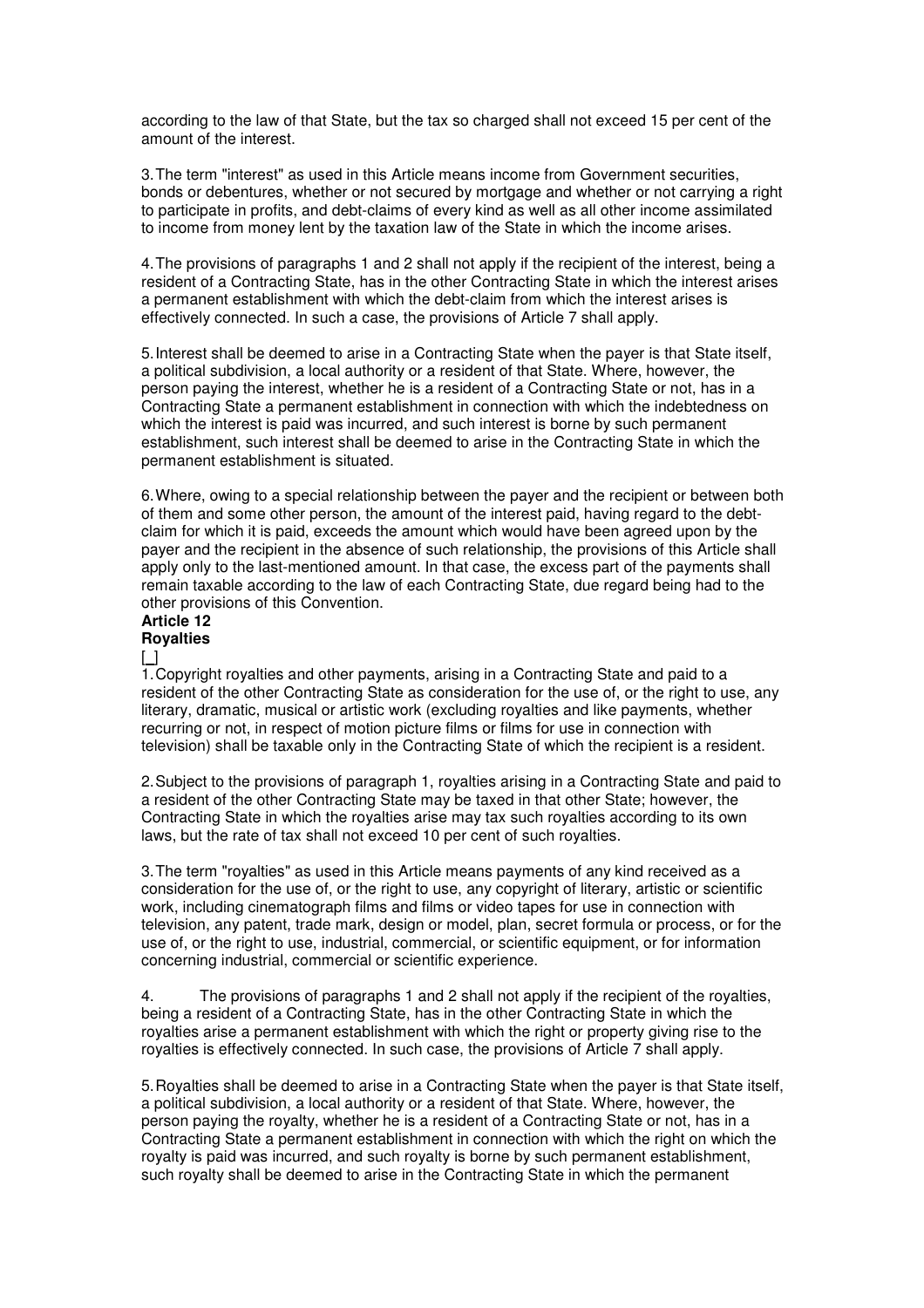### establishment is situated.

6.Where, owing to a special relationship between the payer and the recipient or between both of them and some other person, the amount of the royalties paid, having regard to the use, right or information for which they are paid, exceeds the amount which would have been agreed upon by the payer and the recipient in the absence of such relationship, the provisions of this Article shall apply only to the last-mentioned amount. In that case, the excess part of the payments shall remain taxable according to the law of each Contracting State, due regard being had to the other provisions of this Convention. **Article 13** 

# **Capital gains**

[ ]

1.Gains from the alienation of immovable property, as defined in paragraph 2 of Article 6, may be taxed in the Contracting State in which such property is situated.

2.Gains from the alienation of movable property forming part of the business property of a permanent establishment which an enterprise of a Contracting State has in the other Contracting State or of movable property pertaining to a fixed base available to a resident of a Contracting State for the purpose of performing professional services, including such gains from the alienation of such a permanent establishment (alone or together with the whole enterprise), may be taxed in the other State. However, gains from the alienation of movable property of the kind referred to in paragraph 3 of Article 23 shall be taxable only in the Contracting State in which such movable property is taxable according to the said Article.

3.Gains from the alienation of any property other than those mentioned in paragraphs 1 and 2, shall be taxable only in the Contracting State of which the alienator is a resident. However, in the case of the alienation of shares of a company which are not negotiable through the Stock Exchange of the country of which such company is a resident or other rights therein, the country where property of such a company is situated may tax the capital gains relating to such property, but the rate of tax shall not exceed 15 per cent. **Article 14** 

### **Independent personal services**

 $\Box$ 

1. Income derived by a resident of a Contracting State in respect of professional services or other independent activities of a similar character shall be taxable only in that State unless he has a fixed base regularly available to him in the other Contracting State for the purpose of performing his activities. If he has such a fixed base, the income may be taxed in the other Contracting State but only so much of it as is attributable to that fixed base.

2.The term "professional services" includes, especially, independent scientific, literary, artistic, educational or teaching activities as well as the independent activities of physicians, lawyers, engineers, architects, dentists and accountants. **Article 15** 

### **Dependent personal services**

[ ]

1.Subject to the provisions of Articles 16, 18 and 19, salaries, wages and other similar remuneration derived by a resident of a Contracting State in respect of an employment shall be taxable only in that State unless the employment is exercised in the other Contracting State. If the employment is so exercised, such remuneration as is derived therefrom may be taxed in that other State.

2.Notwithstanding the provisions of paragraph 1, remuneration derived by a resident of a Contracting State in respect of an employment exercised in the other Contracting State shall be taxable only in the first-mentioned State if:

- (a) the recipient is present in the other State for a period or periods not exceeding in the aggregate 183 days in the fiscal year concerned, and
- (b) the remuneration is paid by, or on behalf of, an employer who is not a resident of the other State, and
- (c) the remuneration is not borne by a permanent establishment or a fixed base which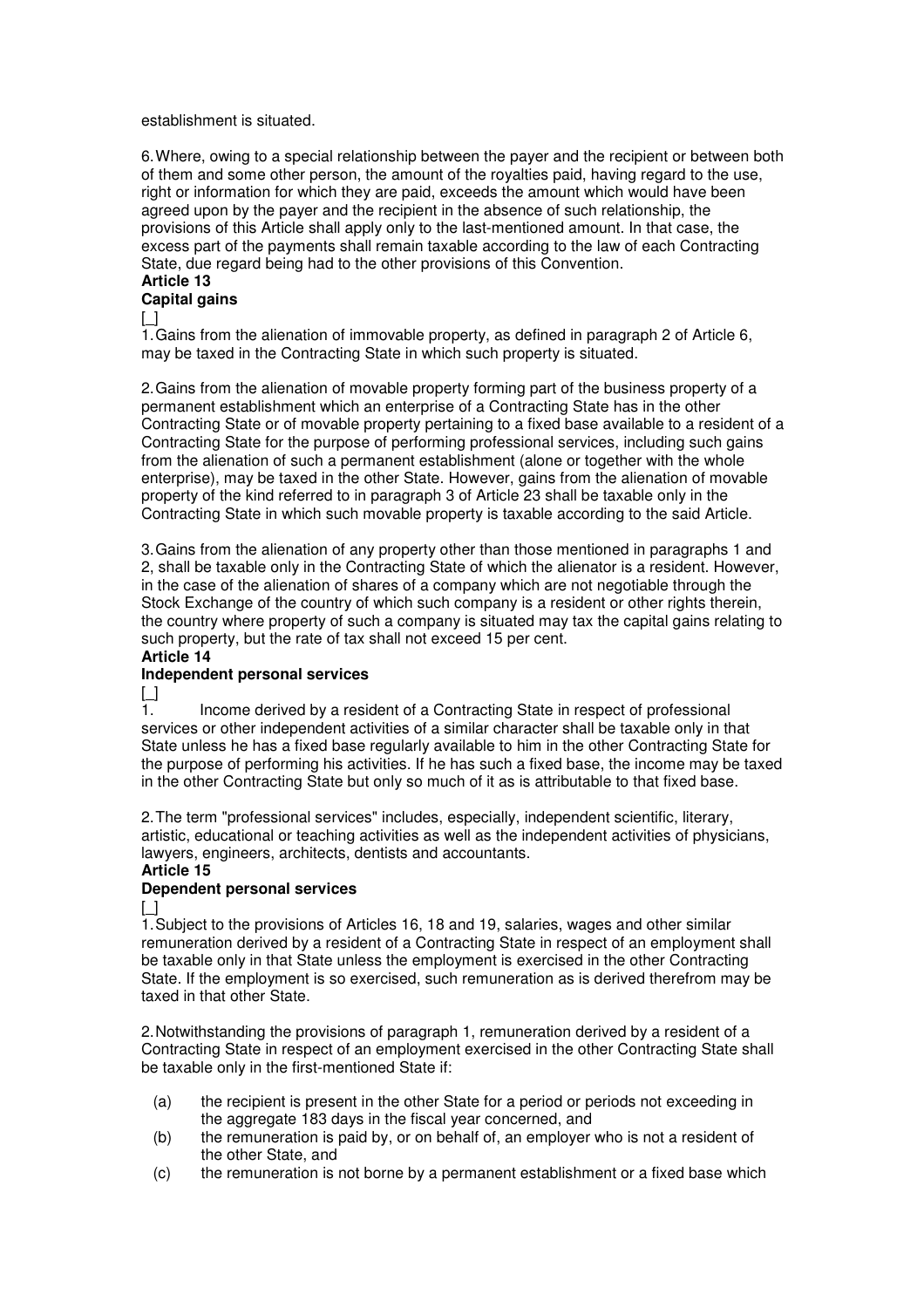the employer has in the other State.

3.Notwithstanding the preceding provisions of this Article, remuneration in respect of an employment exercised aboard a ship or aircraft in international traffic or aboard a boat engaged in inland waterways transport, may be taxed in the Contracting State in which the place of effective management of the enterprise is situated.

# **Article 16**

# **Directors' fees**

[ ]

Directors' fees and similar payments, derived by a resident of a Contracting State in his capacity as a member of the board of directors of a company which is a resident of the other Contracting State, may be taxed in that other State.

#### **Article 17 Artists and athletes**

# [ ]

Notwithstanding the provisions of Articles 14 and 15, income derived by public entertainers, such as theatre, motion picture, radio or television artists, and musicians, and by athletes, from their personal activities as such may be taxed in the Contracting State in which these activities are exercised.

### **Article 18**

### **Pensions and annuities**   $\lceil$   $\rceil$

1. Subject to the provisions of paragraph 1 of Article 19, pensions and other similar remuneration paid to a resident of a Contracting State shall be taxable only in that State. The same rule shall apply to annuities derived from sources within a Contracting State and paid to a resident of the other Contracting State.

2.As used in this Article:

- (a) the term "pension" means periodic payments made in consideration of past services;
- (b) the term "annuity" means a stated sum payable periodically at stated times, during life or during a specified or ascertainable period of time, under an obligation to make the payments in return for adequate and full consideration in money or money's worth.

## **Article 19**

### **Governmental functions**

1. Remuneration, including pensions, paid by, or out of funds created by, a Contracting State or a political subdivision or a local authority thereof to any individual, who is not a national of the other Contracting State, in respect of services rendered to the first-mentioned State or subdivision or local authority thereof in the discharge of functions of a governmental nature may be taxed in that State.

2.The provisions of Articles 15, 16 and 18 shall apply to remuneration or pensions in respect of services rendered in connection with any trade or business carried on by one of the Contracting States or a political subdivision or local authority thereof.

# **Article 20**

**Students** 

 $\lceil \ \rfloor$ 

A person who is or was formerly a resident of a Contracting State, who is temporarily present in the other Contracting State solely as a student at a university, college or school, or as a commercial or technical apprentice, or as a recipient of a grant, allowance or award for the primary purpose of study or research from a religious, charitable, scientific or educational organisation, shall not be taxed in that other State --

- (a) in respect of remittances from abroad for the purpose of his maintenance, education or training or in respect of a scholarship grant;
- (b) in respect of any amount representing remuneration for services rendered in that other State, provided that such services are in connection with his studies or

 $\lceil$   $\rceil$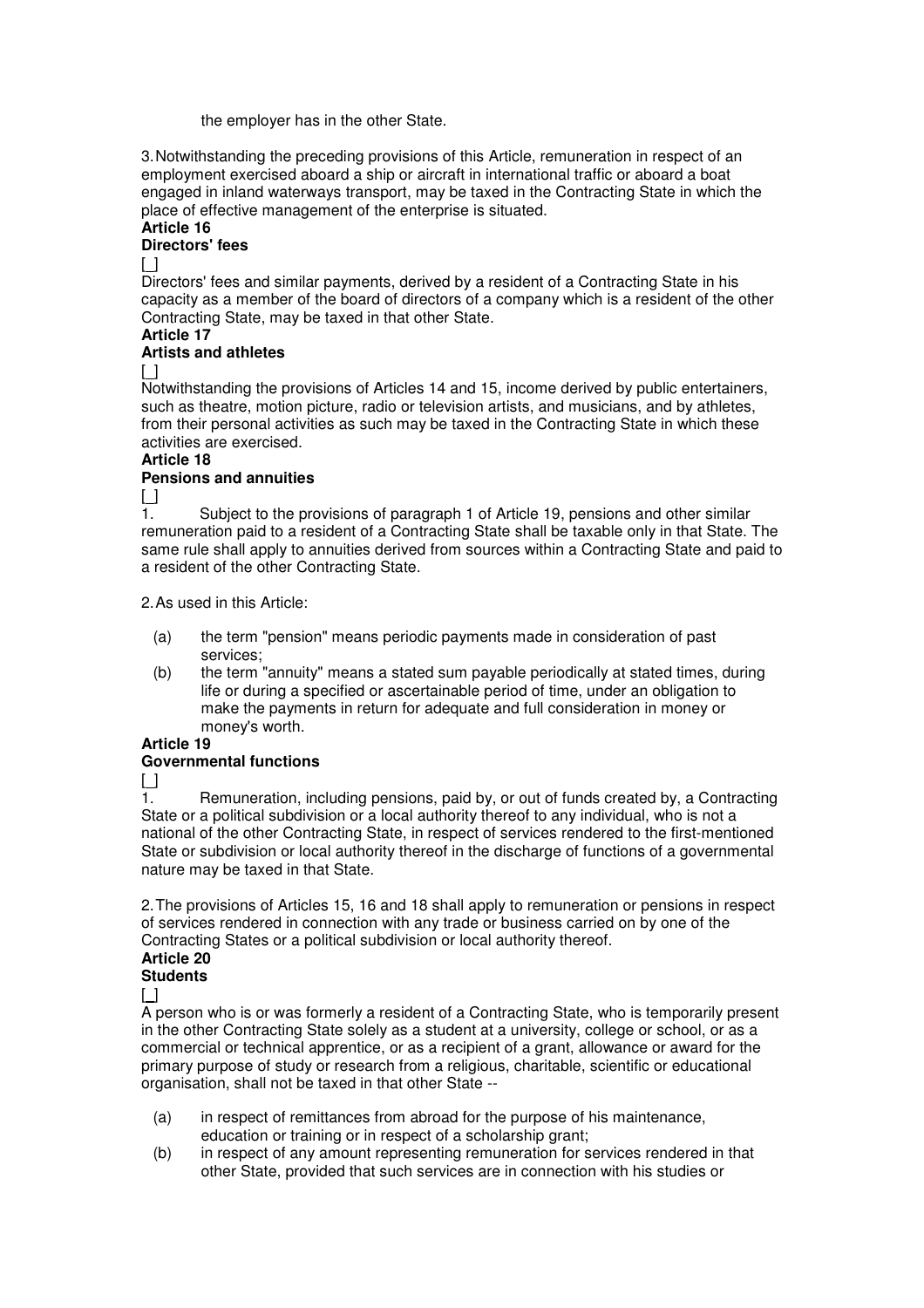training or are necessary for the purpose of his maintenance. However, this provision shall not apply to such cases where the studies or training have a secondary character as compared with the services for which the remuneration is paid, or for a period exceeding five years from the commencement of the studies.

**Article 21** 

## **Professors, teachers and researchers**

[ ]

Subject to the provisions of Article 15, a person who is or was formerly a resident of a Contracting State who, at the invitation of a university, college or other institute of higher education or scientific research in the other Contracting State, visits that other State solely for the purpose of teaching or scientific research at such an institution shall not be taxed in that other State on his remuneration for such teaching or research for a period not exceeding two years.

### **Article 22**

### **Income not expressly mentioned**

 $\lceil$   $\rceil$ 

Items of income of a resident of a Contracting State which are not expressly mentioned in the foregoing Articles of this Convention shall be taxable only in that State.

## **Chapter IV Taxation of capital**

### **Article 23 Capital**

 $\Box$ 

1.Capital represented by immovable property, as defined in paragraph 2 of Article 6, may be taxed in the Contracting State in which such property is situated.

2.Capital represented by movable property forming part of the business property of a permanent establishment of an enterprise, or by movable property pertaining to a fixed base used for the performance of professional services, may be taxed in the Contracting State in which the permanent establishment or fixed base is situated.

3.Ships and aircraft operated in international traffic, and movable property pertaining to the operation of such ships and aircraft, shall be taxable only in the Contracting State in which the place of effective management of the enterprise is situated.

4.All other elements of capital of a resident of a Contracting State shall be taxable only in that State.

## **Chapter V Elimination of double taxation**

## **Article 24 Exemption method**

 $\lceil$   $\rceil$ 

1.Where a resident of a Contracting State derives income or owns capital which, in accordance with the provisions of this Convention, may be taxed in the other Contracting State, the first-mentioned State shall, subject to the provisions of paragraph 2, exempt such income or capital from tax but may, in calculating tax on the remaining income or capital of that person, apply the rate of tax which would have been applicable if the exempted income or capital had not been so exempted.

2. Where a resident of a Contracting State derives income which in accordance with the provisions of Articles 10, 11, 12 and 13, paragraph 3, may be taxed in the other Contracting State, the first-mentioned State shall allow as a deduction from the tax on the income of that person an amount equal to the tax paid in that other Contracting State. Such deduction shall not, however, exceed that part of the tax, as computed before the deduction is given, which is appropriate to the income derived from that other Contracting State.

The provisions of this paragraph shall also apply when the Israeli income tax appropriate to dividends, interest, royalties or capital gains has been wholly relieved or reduced for a limited period of time as if no such relief had been given or no such reduction had been allowed. However, the deduction of tax shall not exceed the amount of tax which may be imposed in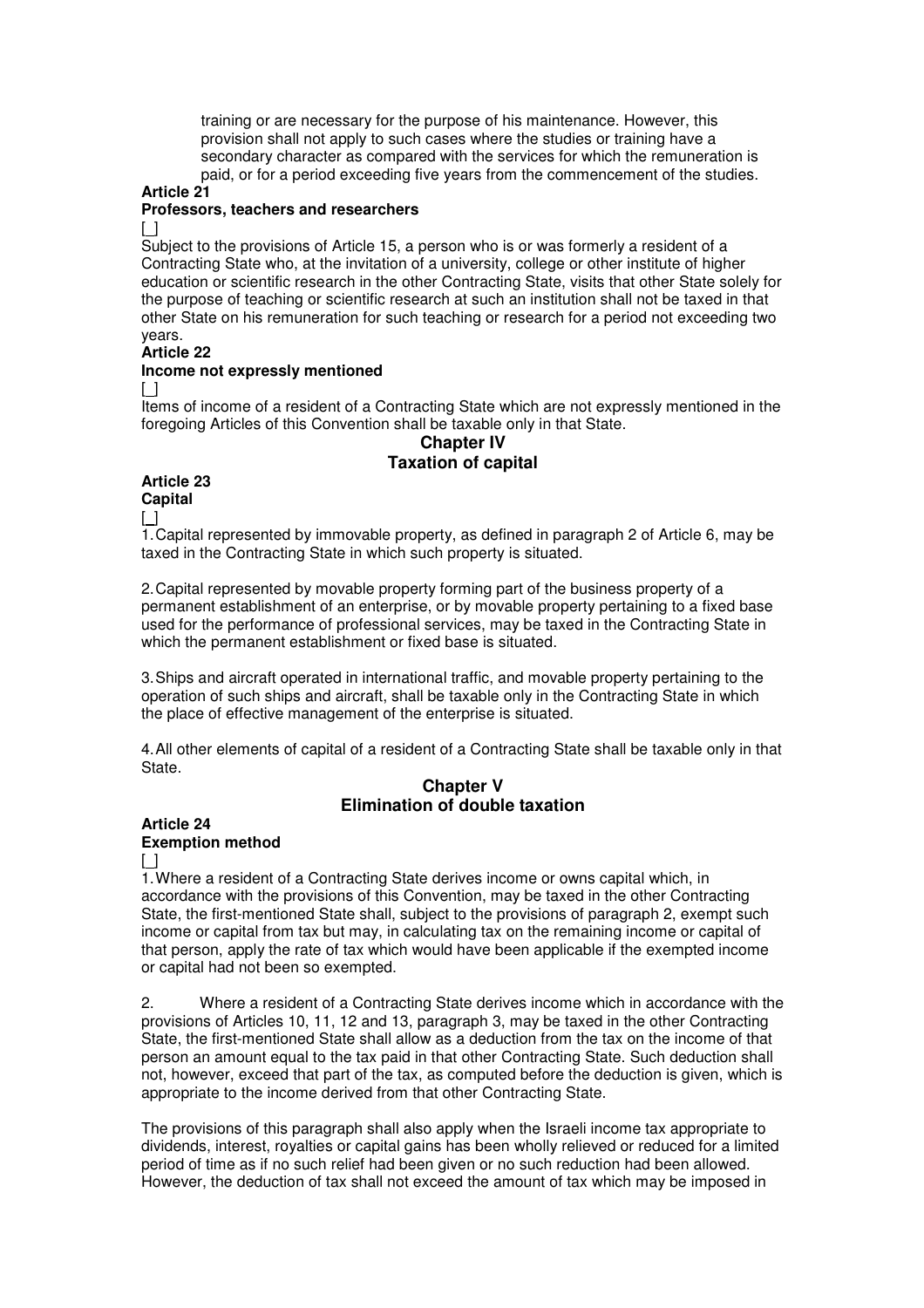Israel according to the provisions provided for in Article 10, paragraph 2, Article 11, paragraph 2, Article 12, paragraph 2 and Article 13, paragraph 3.

## **Chapter VI Special provisions**

#### **Article 25 Non-discrimination**   $\lceil$   $\rceil$

1.The nationals of a Contracting State shall not be subjected in the other Contracting State to any taxation or any requirement connected therewith which is other or more burdensome than the taxation and connected requirements to which nationals of that other State in the same circumstances are or may be subjected.

2.The term "nationals" means

- (a) all individuals possessing the nationality of a Contracting State;
- (b) all legal persons, partnerships and associations deriving their status as such from the law in force in a Contracting State.

3.The taxation of a permanent establishment which an enterprise of a Contracting State has in the other Contracting State shall not be less favourably levied in that other State than the taxation levied on enterprises of that other State carrying on the same activities.

This provision shall not be construed as obliging a Contracting State to grant to residents of the other Contracting State any personal allowances, reliefs and reductions for taxation purposes on account of civil status or family responsibilities which it grants to its own residents.

4.Enterprises of a Contracting State, the capital of which is wholly or partly owned or controlled, directly or indirectly, by one or more residents of the other Contracting State, shall not be subjected in the first-mentioned Contracting State to any taxation or any requirement connected therewith which is other or more burdensome than the taxation and connected requirements to which other similar enterprises of that first-mentioned State are or may be subjected.

5.In this Article the term "taxation" means taxes of every kind and description. **Article 26** 

### **Mutual agreement procedure**

 $\Box$ 

1.Where a resident of a Contracting State considers that the actions of one or both of the Contracting States result or will result for him in taxation not in accordance with this Convention, he may, notwithstanding the remedies provided by the national laws of those States, present his case to the competent authority of the Contracting State of which he is a resident.

2.The competent authority shall endeavour, if the objection appears to it to be justified and if it is not itself able to arrive at an appropriate solution, to resolve the case by mutual agreement with the competent authority of the other Contracting State, with a view to the avoidance of taxation not in accordance with the Convention.

3.The competent authorities of the Contracting States shall endeavour to resolve by mutual agreement any difficulties or doubts arising as to the interpretation or application of the Convention. They may also consult together for the elimination of double taxation in cases not provided for in the Convention.

4. The competent authorities of the Contracting States may communicate with each other directly for the purpose of reaching an agreement in the sense of the preceding paragraph. When it seems advisable in order to reach agreement to have an oral exchange of opinions, such exchange may take place through a Commission consisting of representatives of the competent authorities of the Contracting States. **Article 27**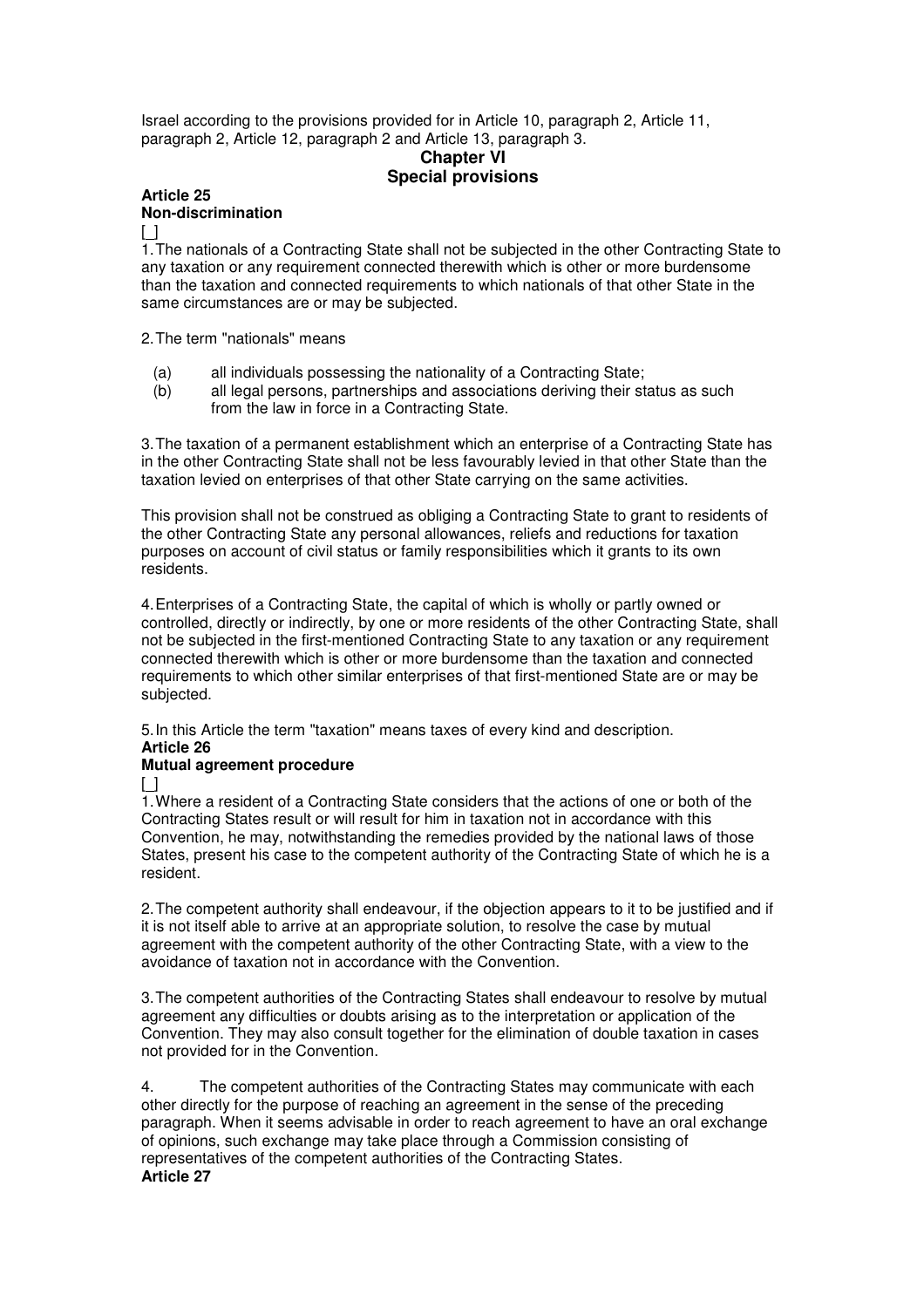# **Exchange of information**

 $\Box$ 1.The competent authorities of the Contracting States shall exchange such information as is necessary for the carrying out of this Convention and of the domestic laws of the Contracting States concerning taxes covered by this Convention insofar as the taxation thereunder is in accordance with this Convention. Any information so exchanged shall be treated as secret and shall not be disclosed to any persons or authorities other than those concerned with the assessment or collection of the taxes which are the subject of the Convention.

2. In no case shall the provisions of paragraph 1 be construed so as to impose on one of the Contracting States the obligation:

- (a) to carry out administrative measures at variance with the laws or the administrative practice of that or of the other Contracting State;
- (b) to supply particulars which are not obtainable under the laws or in the normal course of the administration of that or of the other Contracting State;
- (c) to supply information which would disclose any trade, business, industrial, commercial or professional secret or trade process, or information, the disclosure of which would be contrary to public policy (ordre public).

## **Article 28**

# **Diplomatic and consular officials**

 $\Box$ 1. Nothing in this Convention shall affect the fiscal privileges of diplomatic or consular officials under the general rules of international law or under the provisions of special agreements.

2.Insofar as, due to fiscal privileges granted to diplomatic or consular officials under the general rules of international law or under the provisions of special international treaties, income or capital are not subject to tax in the receiving State, the right to tax shall be reserved to the sending State irrespective of the provisions of this Convention.

### **Chapter VII Final provisions**

### **Article 29 Entry into force**

[ ]

1.This Convention shall be ratified and the instruments of ratification shall be exchanged at Jerusalem as soon as possible.

2.This Convention shall enter into force upon the exchange of instruments of ratification and its provisions shall have effect:

- (a) In the case of Israel: in respect of Israeli taxes for the tax years beginning on or after the first day of April 1968 or for any special tax year ending after the said date;
- (b) In the case of Austria: in respect of Austrian taxes for the tax years beginning on or after the first day of January 1968.

#### **Article 30 Termination**

 $\Box$ 

The Convention shall remain in force until denounced by one of the Contracting States. Either Contracting State may denounce the Convention, through diplomatic channels, by giving notice of termination at least six months before the end of any calendar year after the year 1973. In such event, the Convention shall cease to have effect --

- (a) In the case of Israel: for any tax year beginning on or after the first day of April in the calendar year next following that in which the notice is given.
- (b) In the case of Austria; for any tax year beginning on or after the first day of January of the calendar year next following that in which the notice is given.

In witness whereof the Plenipotentiaries of the two States have signed the Convention and